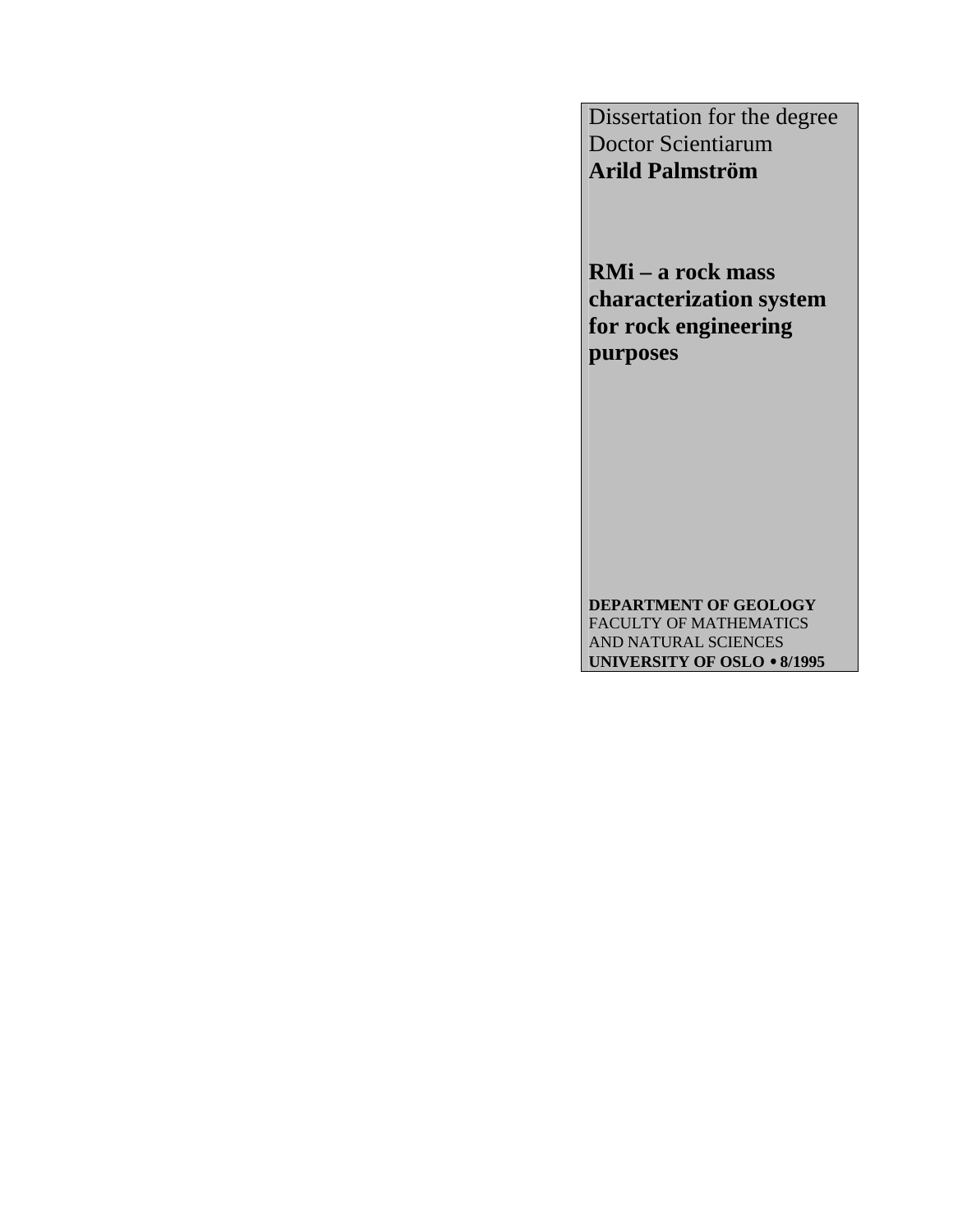## **RMi – A ROCK MASS CHARACTERIZATION SYSTEM FOR ROCK ENGINEERING PURPOSES**

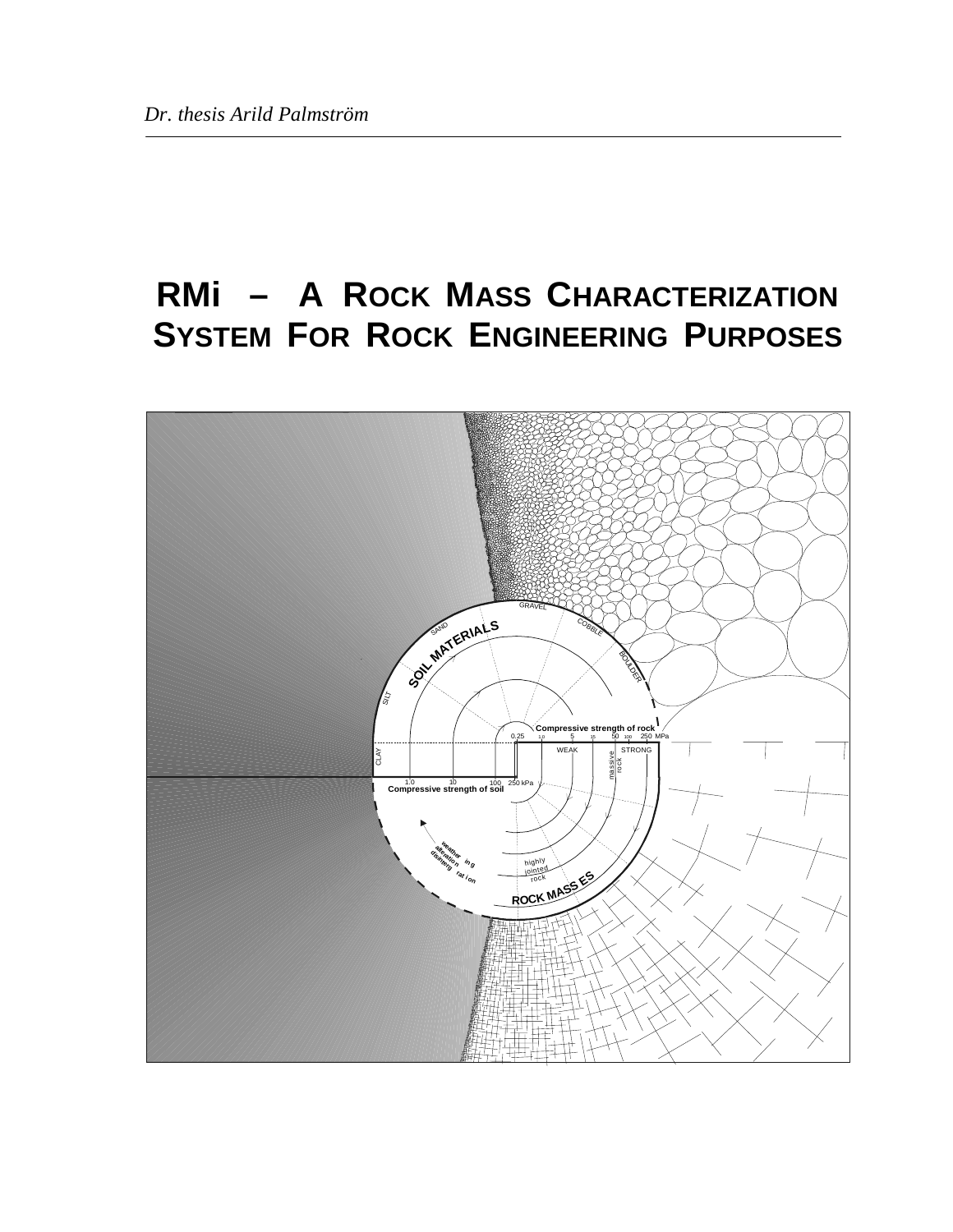In memory of prof. Rolf Selmer-Olsen (1919 - 1989) Many of his ideas have been quantified in this work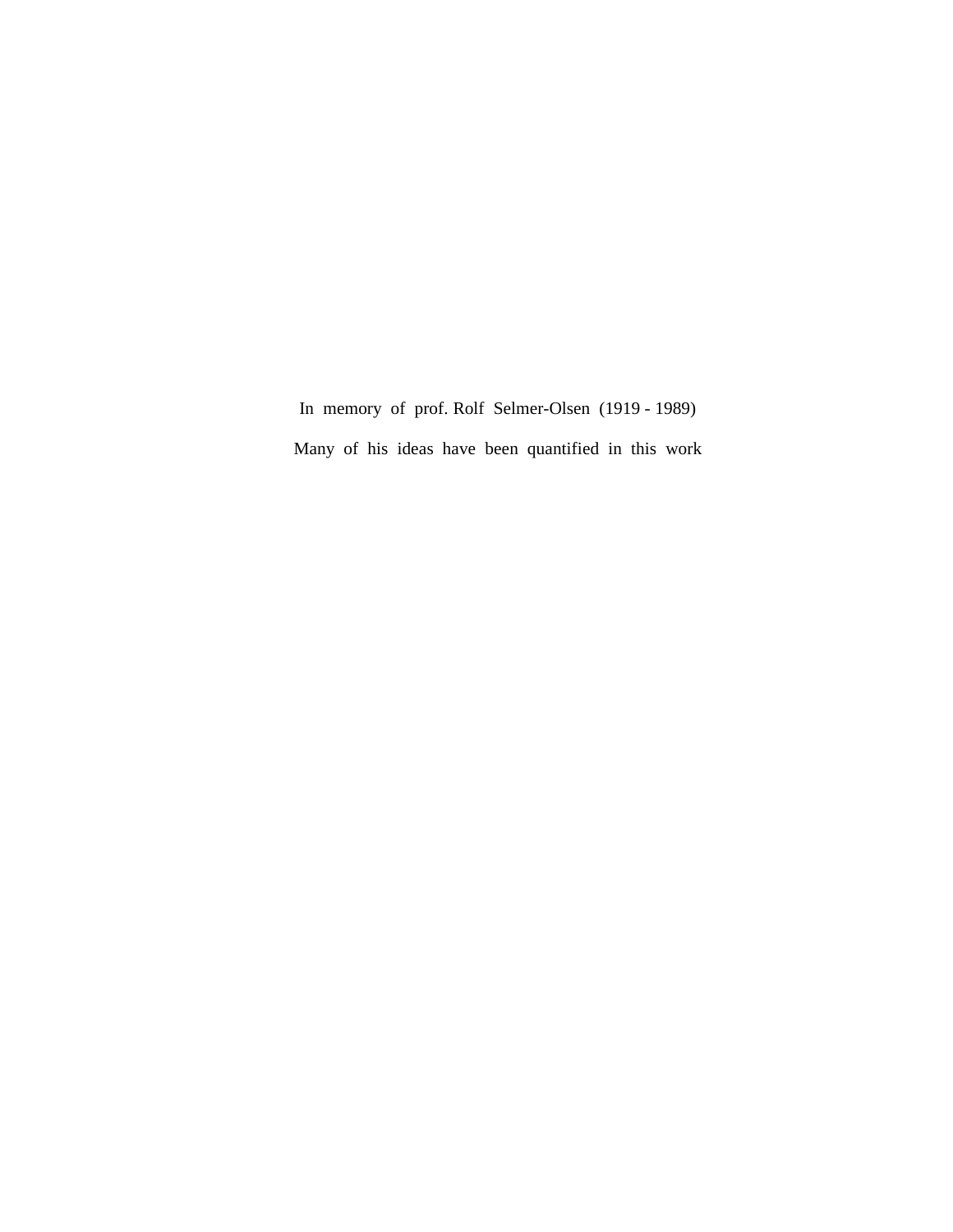## **PREFACE**

This work is a contribution to the use of geological parameters in rock engineering and design. It introduces a new system for collecting and using these parameters. Block size is used as a main input parameter in a Rock Mass index (RMi), which characterizes the strength of rock masses. Several methods to measure block size and other jointing characteristics have been outlined, in addition to applications of the RMi in rock engineering.

The work is structured into the following main topics:

- 1. Description of important rock mass features and methods to characterize and quantify them. This is presented in Chapters 1 - 3 and Appendices 1 - 5. As much as possible of the existing methods for investigation and description have been used. A few improvements of methods to quantify rock masses have been developed. Correlations between the most common methods for joint measurements have been worked out, making acquisition of geological information easier.
- 2. Selected parameters are combined in a *general rock mass index (RMi)* which characterizes the compressive strength of continuous rock masses. This is found in Chapters 4 - 5 and Appendix 6.

Although the profession has developed many qualitative and numerical methods for classification of rock masses to assist the rock engineer, few methods have been directed towards the material that rock masses constitute.

- 3. The *application* of RMi in various fields of rock engineering and rock mechanics is described in Chapter 6 - 8 and Appendix 7. RMi can be applied to assess rock support and tunnel boring (TBM) progress rate in various types of ground. Other applications of RMi are input to existing classification systems, as well as in rock mechanical calculations like the Hoek-Brown failure criterion and the ground response curves.
- 4. A contribution to *communication* between geologists, engineering geologists, rock mechanicians, and rock engineers by introducing defined rock mass descriptions is presented in part of Chapter 8.

*"This would permit correlation of geological conditions between different locations and eventually*  lead to more reliable methods of rock engineering. The common goal should be to provide practical *and realistic input methods relating to rock mechanical and rock design works, which could convey the same meaning to those involved in rock construction and utilization, i.e., the contractor, the design engineer and the engineering geologist or geotechnical engineer."* (Wickham et al., 1972).

 5. Some guidelines to *quantify qualitative descriptions* of rock masses have been worked out in Appendix 3. It is shown how qualitative rock mass descriptions can be 'translated' into numbers which can be used

in the RMi.

The RMi system, which has been used for different purposes during a couple of years, has shown promising results. It can, however, be further refined and developed to also cover other fields connected to rock engineering and construction. This opens for possible improvements in rock mass characterization, which give benefits in rock engineering used in planning, design and follow up of constructions in rock.